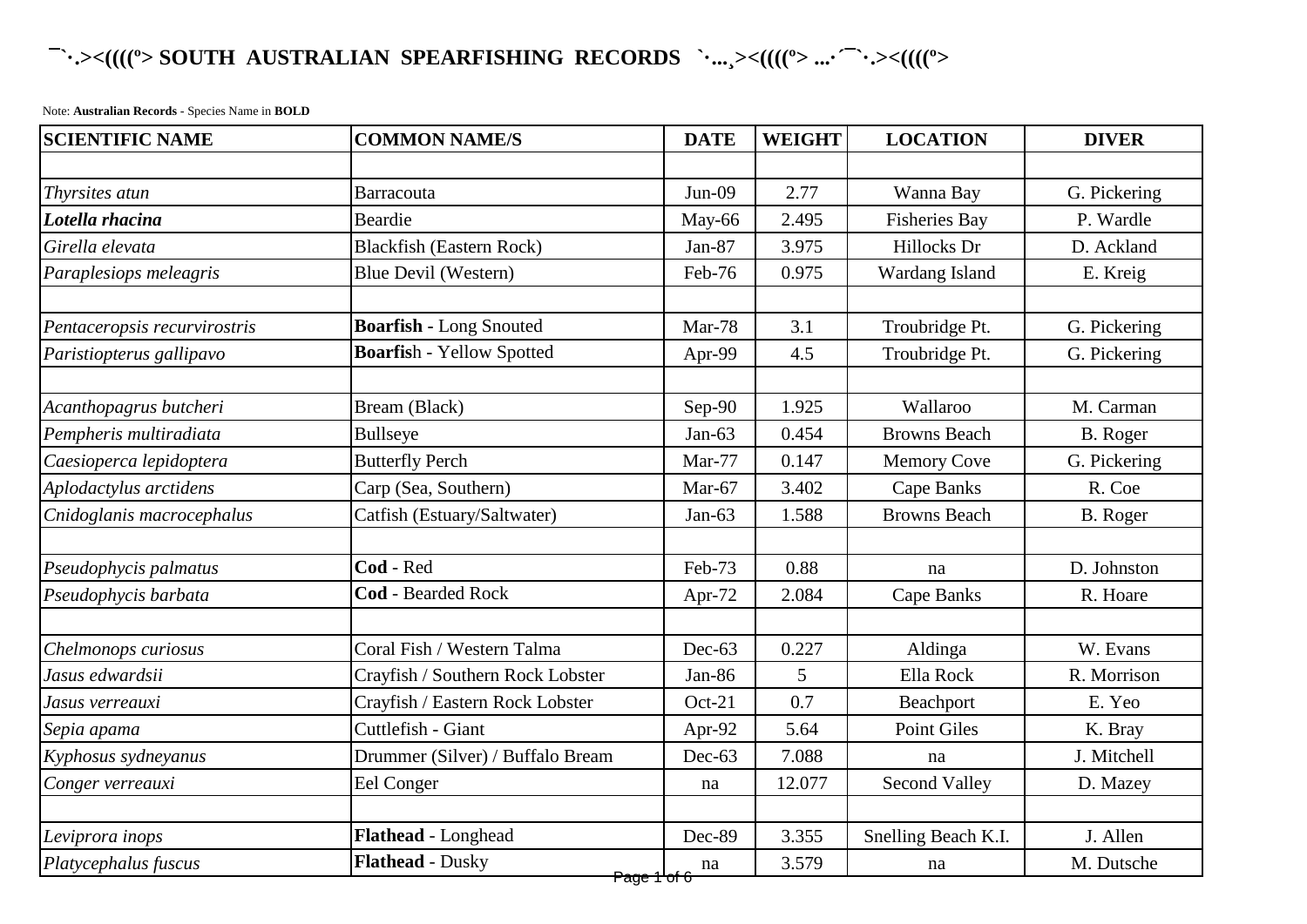| Platycephalus laevigatus   | <b>Flathead - Rock</b>              | Dec-70        | 2.268  | Troubridge Pt.          | R. Muir        |
|----------------------------|-------------------------------------|---------------|--------|-------------------------|----------------|
| Platycephalus bassensis    | <b>Flathead - Southern Sand</b>     | na            | 3.118  | na                      | M. Dutsche     |
| Platycephalus speculator   | Flathead - Southern Bluespotted     | Oct-19        | 2.865  | Nth Gulf St Vincent     | W. Goh         |
| Platycephalus laevigatus   | Flathead - Rock (National record)   | na            | 1.928  | Balgowan                | T. Castle      |
|                            |                                     |               |        |                         |                |
| Rhombosolea tapirina       | Flounder (Greenback)                | Mar-65        | 0.68   | <b>Outer Harbour</b>    | M. Hargrave    |
| Bodianus frenchii          | Fox Fish (Western)                  | Feb-89        | 1.74   | Pondalowie Bay          | M. Carman      |
| Hyporhamphus melanochir    | Garfish (Sea, Southern)             | $Jan-20$      | 0.21   | Yorke Peninsula         | A. Greer       |
| Achoerodus gouldii         | Groper (Blue, Western)              | $Jan-63$      | 34.7   | Point Drummond          | M. Baker       |
| Neosebastes nigropunctatus | <b>Gurnard Perch - Blackspotted</b> | Sep- $65$     | 0.737  | Nora Creina Bay         | J. Spruyt      |
| Neosebastes Scorpaenoides  | <b>Gurnard Perch - Common</b>       | $Jan-10$      | 0.86   | Pt. Willunga            | S. Dawson      |
| Neosebastes bougainvilli   | <b>Gurnard Perch - Gulf</b>         | <b>Nov-72</b> | 1.049  | <b>Gull Rock</b>        | H. Hendricks   |
| Neosebastes pandus         | <b>Gurnard Perch - Bighead</b>      | $Jan-12$      | 1.425  | <b>Point Souttar</b>    | D. Scholefield |
| Helicolenus percoides      | <b>Gurnard Perch - Red</b>          | Feb-76        | 0.7    | <b>Gleesons Landing</b> | L. Morrison    |
| Diodon nicthemerus         | Globe Fish                          | Jan-69        | 1.361  | na                      | A. Lidums      |
| Othos dentex               | Harlequin Fish                      | $Nov-67$      | 3.827  | Victor Harbour          | P. Berry       |
|                            |                                     |               |        |                         |                |
| Odax cyanomelas            | <b>Herring - Cale</b>               | $Jan-63$      | 1.588  | <b>Browns Beach</b>     | T. Hall        |
| <b>Etrumeus</b> teres      | Herring - Round / Maray             | Jan-81        | 0.11   | <b>Kliens Point</b>     | K. Bray        |
| Arripis georgianus         | Herring - Australian (Tommy Rough)  | Jan-90        | 0.83   | Emu Bay K.I.            | T. Marland     |
| Chironemus georgianus      | Kelp Fish (Western)                 | Oct-71        | 0.908  | Wool Bay                | I. Broad       |
| Seriola lalandi            | King Fish (Yellowtail)              | $Mar-11$      | 32.405 | Greenly Is.             | S. Fiedler     |
|                            |                                     |               |        |                         |                |
| Meuschenia galii           | Leatherjacket - Blue-lined / Gale's | Jan-08        | 0.536  | Myponga                 | D. Scholefield |
| Eubalichthys bucephalus    | Leatherjacket - Black Reef          | na            | 0.68   | na                      | T. Castle      |
| Eubalichthys cyanoura      | Leatherjacket - Bluetail            | Oct-09        | 0.82   | Emu Bay K.I.            | D.Scholefield  |
| Meushenia freycineti       | Leatherjacket - Six-Spined          | $Dec-63$      | 1.503  | Kangaroo Island         | R. Taylor      |
| Nelusetta ayraud           | Leatherjacket - Chinaman            | na            | 1.814  | na                      | M. Baker       |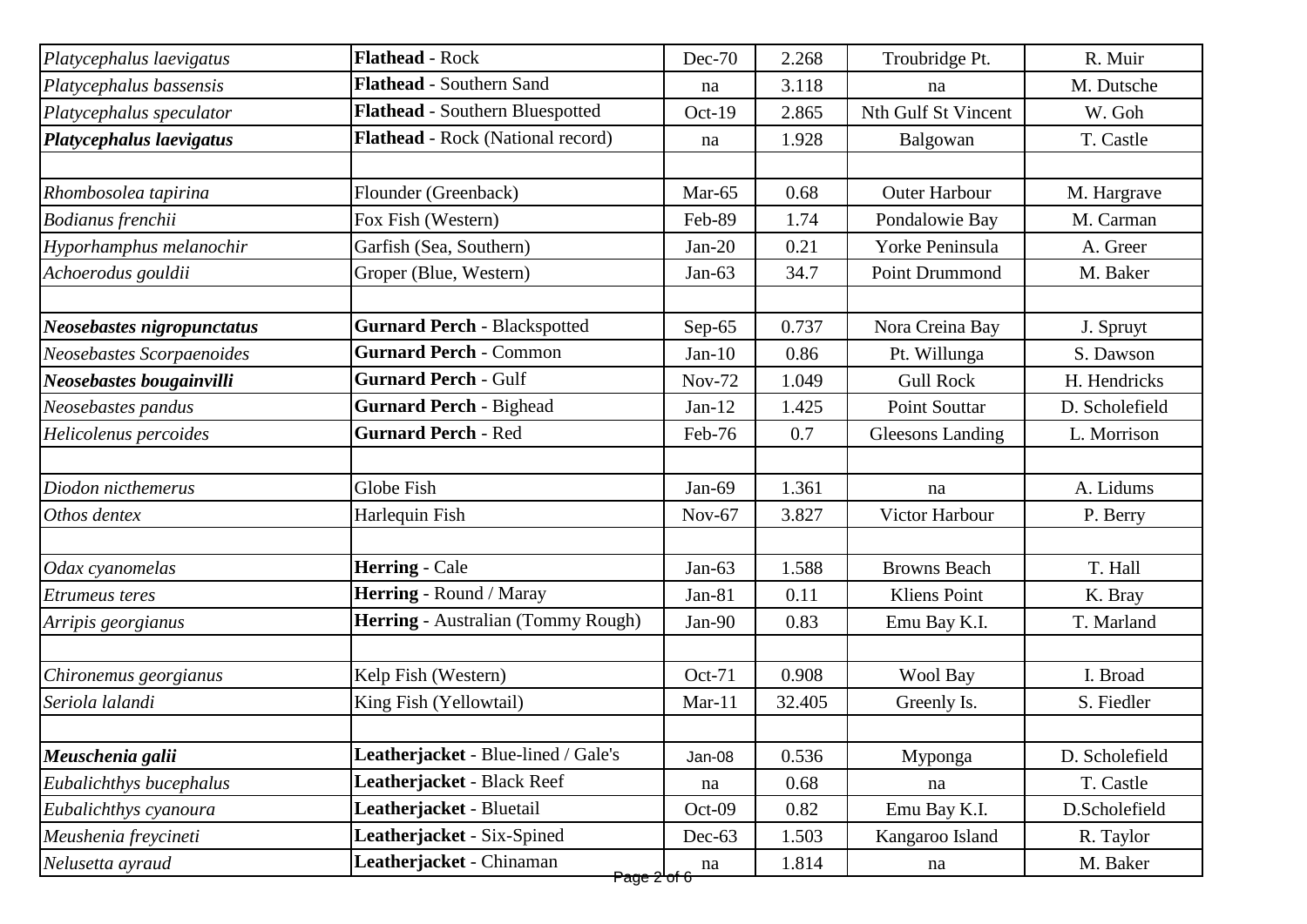| Eubalichthys mosaicus           | Leatherjacket - Mosaic         | Jan-90                   | 1.495  | Emu Bay K.I.            | W. Cvalin      |
|---------------------------------|--------------------------------|--------------------------|--------|-------------------------|----------------|
| Scobinichthys granulatus        | Leatherjacket - Rough          | Jan-90                   | 0.56   | Emu Bay K.I.            | M. Searl       |
| Meuschenia flavolineata         | Leatherjacket - Yellow-Striped | Dec-08                   | 0.625  | Cape Coutts K.I.        | D.Scholefield  |
| Acanthaluteres brownii          | Leatherjacket - Spiny Tail     | na                       | 1.588  | na                      | M. Dutsche     |
| Meushenia hippocrepis           | Leatherjacket - Horseshoe      | Mar-05                   | 1.7    | Cape Coutts K.I.        | M. Stacey      |
| Meuschenia scader               | Leatherjacket - Velvet         | Mar-82                   | 0.32   | Victor Harbour          | M. Warren      |
| Acanthaluteres vittiger         | Leatherjacket - Toothbrush     | Oct-71                   | 0.482  | Cape Jervis             | M. Warren      |
|                                 |                                |                          |        |                         |                |
| Genypterus tigerinus            | Ling (Rock)                    | Jan-96                   | 3.47   | Western River K.I.      | R.Powell       |
| Girella tricuspidata            | Luderick                       | Dec-83                   | 2.18   | Seaford                 | R. Manning     |
| Scomber australasicus           | Mackerel (Slimy)               | $Jan-12$                 | 1.04   | Cape Borda K.I.         | D. Scholefield |
| Ophthalmolepis lineolatus       | Southern Maori Wrasse          | Mar-78                   | 0.81   | <b>Marion Reef</b>      | I. Broad       |
|                                 |                                |                          |        |                         |                |
| Nemadactylus valenciennesi      | Morwong - Blue / Queen Snapper | $Jan-80$                 | 8.3    | Pondalowie Bay          | G. Pickering   |
| Cheilodactylus spectabilis      | Morwong - Banded               | $Jan-90$                 | 3.235  | Emu Bay K.I.            | R.Powell       |
| Dactylophora nigricans          | Morwong - Dusky / Strongfish   | Feb-67                   | 11.794 | <b>Christies Beach</b>  | W. Hughes      |
| Cheilodactylus rubrolabiatus    | Morwong - Red Lipped           | $Mar-18$                 | 2.155  | North Coast K.I.        | N. Launder     |
| <b>Nemadactylus Macropterus</b> | Morwong - Jackass              | Feb-67                   | 1.162  | <b>Carpenters Rocks</b> | K. Pulford     |
|                                 |                                |                          |        |                         |                |
| Myxus elongatrus                | <b>Mullet - Sand</b>           | Apr-76                   | 0.98   | Wool Bay                | B. Webber      |
| Liza argentea                   | Mullet - Jumping / Flat-tail   | $Jan-66$                 | 0.737  | <b>Outer Harbour</b>    | H. Hendricks   |
| Upeneichthys vlamingii          | <b>Mullet - Red</b>            | $Jan-63$                 | 0.68   | <b>Browns Beach</b>     | A. Fisher      |
| Mugil cephalus                  | <b>Mullet</b> - Sea            | $Sep-21$                 | 2.46   | Yorke Peninsula         | E. Yeo         |
| Aldrichetta forsteri            | Mullet - Yellow-eye            | $Jul-12$                 | 0.465  | Pt. Souttar             | S. Dawson      |
|                                 | Mulloway                       | Mar-87                   | 17.75  | Seaford                 | D. Ackland     |
| Argyrosomus japonicus           | Old Wife                       |                          |        |                         |                |
| Enoplosus armatus               |                                | na                       | 0.454  | Aldinga                 | R. Fox         |
| Cheilodactylus nigripes         | Perch - Magpie                 | Dec-63                   | 2.041  | Coffin Bay              | D. Mayfield    |
| Pelates octolineatus            | Perch - Striped / Trumpeter    | Mar-77                   | 0.195  | Point Soutter           | G. Pickering   |
| Hypoplectrodes nigroruber       | Perch - Black Banded Sea       | $\mathsf{Sep}\text{-}65$ | 0.284  | <b>Outer Harbour</b>    | R. Justice     |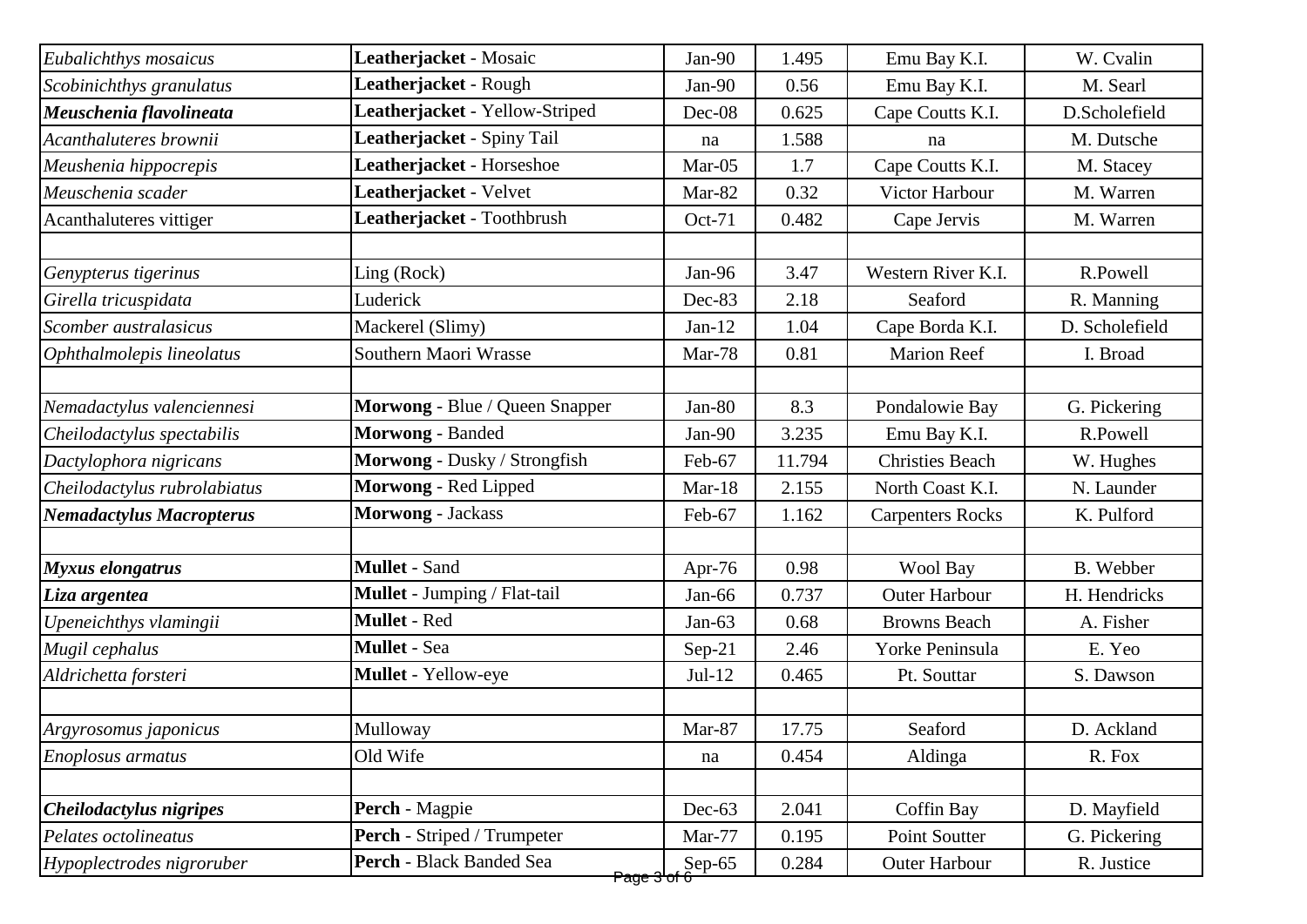| Caesioperca rasor           | Perch - Barber                      | Jan-09        | 0.25        | Cape Torrens K.I.    | S. Dawson      |
|-----------------------------|-------------------------------------|---------------|-------------|----------------------|----------------|
|                             |                                     |               |             |                      |                |
| Pseudolabrus tetricus       | <b>Wrasse - Blue Throat</b>         | na            | 2.495       | Aldinga              | R. Fox         |
| Pseudolabrus punctulatus    | Wrasse - Blue Spotted               | <b>Nov-72</b> | 1.814       | <b>Gulls Rock</b>    | H. Hendricks   |
| Pseudolabrus parilus        | <b>Wrasse - Brown Spotted</b>       | Feb-09        | 1.86        | Pt. Hughes           | D. Scholefield |
| Notolabrus fucicola         | Wrasse - Purple/Black/Southern      | $Nov-16$      | 0.83        | Southend             | D. Scholefield |
| Dinolestes lewini           | Pike Long-Finned                    | $Oct-15$      | 0.83        | Troubridge Point     | W. Knight      |
| Heteroscarus acroptilus     | <b>Rainbow Cale</b>                 | $Jan-60$      | 0.312       | Victor Harbour       | C. Buttery     |
| Oncorhynchus mykiss         | <b>Rainbow Trout</b>                | Nov-74        | 0.65        | Victor Harbour       | D. Harris      |
| Dasyatis brevicaudatus      | Ray - Smooth                        | $Sep-62$      | 104.328     | Whyalla              | T. Castle      |
| Urolophus gigas             | <b>Ray</b> - Spotted (stingaree)    | na            | 5.897       | <b>Second Valley</b> | T. Castle      |
| Myliobatis australis        | <b>Ray</b> - Southern Eagle         | na            | 167.832     | na                   | D. Black       |
| Centroberyx gerrardi        | Red Snapper/Bight Redfish           | Dec-84        | 3.27        | Pondalowie Bay       | R. Morrison    |
| Arripis truttaceus          | Salmon (Australian)                 | Apr-86        | 4.42        | Rapid Head           | D. Ackland     |
| Seriola hippos              | <b>Samson Fish</b>                  | Mar-85        | 11          | <b>Nuyts Reef</b>    | G. Pickering   |
| Trachurus novaezelandiae    | Scad (Yellowtail)                   | $Dec-11$      | 0.34        | Wallaroo             | S. Dawson      |
| Parma victoriae             | Scaly Fin                           | Dec-68        | 0.624       | Nora Creina Bay      | R. Pulford     |
| Pictilabrus laticlavius     | Senator Fish/Senator Wrasse         | na            | 0.454       | na                   | P. Nolan       |
| Aulopus purpurissatus       | <b>Sergeant Baker</b>               | Jan-09        | 1.385       | Cape Torrens K.I.    | S. Fiedler     |
| Carcharhinus brachyurus     | <b>Shark - Bronze Whaler</b>        | na            | 111.32      | na                   | R. Dunn        |
| Heterodntus portusjacksoni  | <b>Shark - Port Jackson</b>         | na            | 8.618       | na                   | V. Cocks       |
| Callorhynchus milii         | <b>Shark - Elephant</b>             | $Feb-63$      | 1.368       | Robe                 | R. Fox         |
| Orectolobus maculatus       | <b>Shark</b> - Wobbigong (Spotted)  | $Jan-80$      | 47.65       | <b>Cable Bay</b>     | K. Bray        |
| <b>Mustelus antarcticus</b> | <b>Shark - Gummy</b>                | <b>OPEN</b>   | <b>OPEN</b> | <b>OPEN</b>          | <b>OPEN</b>    |
| Tilodon sexfasciatium       | Six Banded Coral Fish / Moonlighter | Mar-08        | 2.05        | Greenly Is.          | G. Pickering   |
| Raja whitleyi               | Skate (Melbourne) / Whitley's Skate | na            | 29.03       | <b>Second Valley</b> | T. Castle      |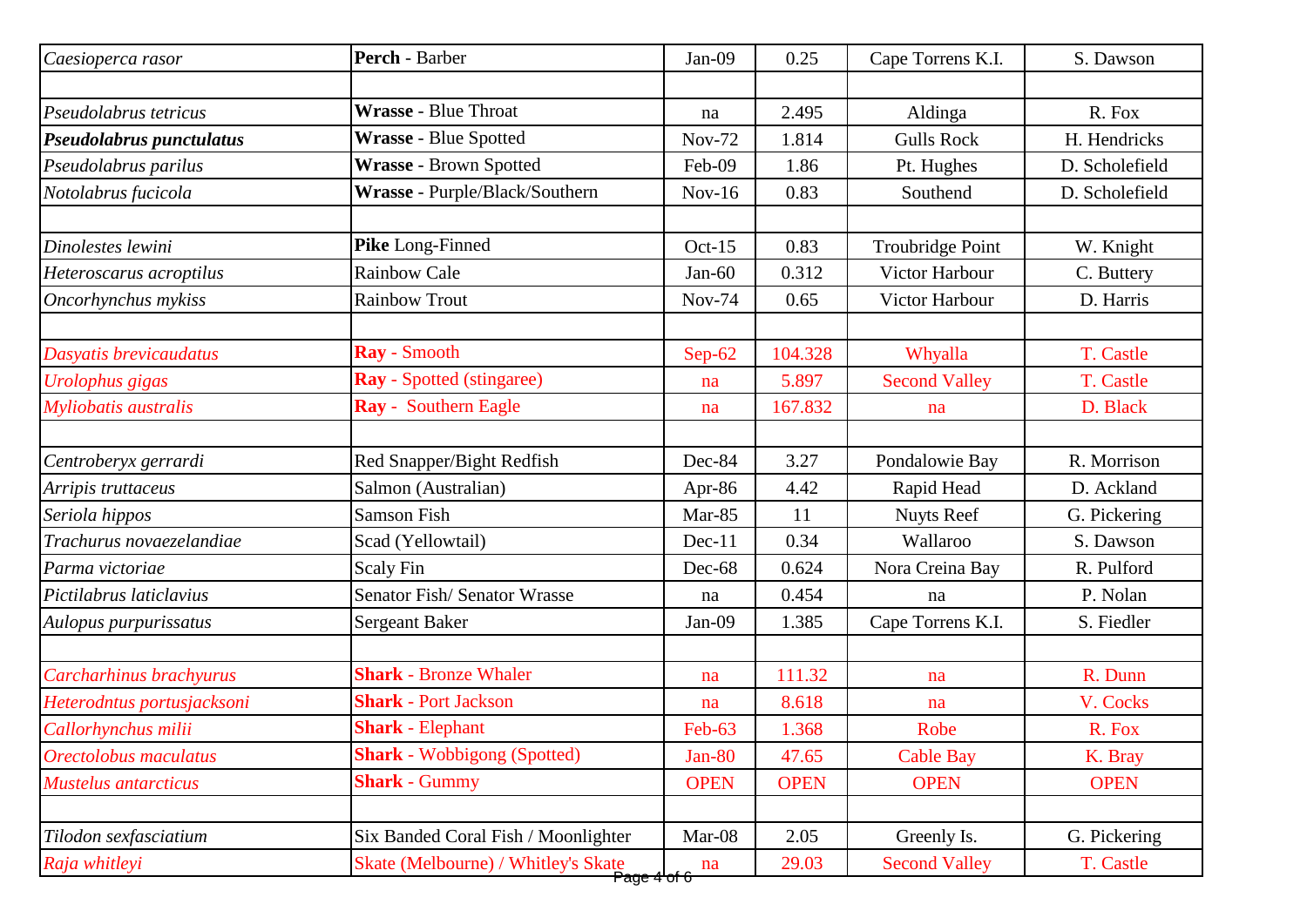| Chrysophys auratus           | Snapper                                | Feb-85    | 8.85  | <b>Sellicks Beach</b>    | M. Chessom     |
|------------------------------|----------------------------------------|-----------|-------|--------------------------|----------------|
| Sphyraena novaehollandiae    | Snook (shortfin pike)                  | Dec-89    | 3.355 | Snelling Beach K.I.      | D. Young       |
| Sepioteuthis australis       | Squid (Southern Calamari)              | Aug- $80$ | 3.5   | Cape Jervis              | P. Mooney      |
| Centroberyx lineatus         | Swallowtail                            | Mar-08    | 0.64  | Greenly Is.              | G. Pickering   |
|                              |                                        |           |       |                          |                |
| Scorpis aequipinnis          | Sweep - Sea                            | $Jan-83$  | 2.4   | Talia Beach              | G. Pickering   |
| Scorpis georgiana            | Sweep - Banded                         | na        | 1.134 | Coffin Bay               | D. Mayfield    |
| Scorpis lineolata            | Sweep - Silver                         | Jun-86    | 0.67  | Haystack Island          | R. Morrison    |
|                              |                                        |           |       |                          |                |
| Cyttus australis             | <b>Silver Dory</b>                     | Apr-99    | 0.5   | Troubridge Pt.           | G. Pickering   |
| Threpterius maculosus        | Silverspot                             | Aug- $75$ | 1.4   | Lady Bay                 | I. Broad       |
| Pseudocaranx dentex          | Trevally (Silver)                      | May-78    | 4.9   | Rapid Head               | G. Pickering   |
| Latridopsis forsteri         | Trumpeter (Bastard)                    | Mar-73    | 2.54  | Nora Creina Bay          | D. Johnston    |
| Sigphonognathus argyrophanes | Tubemouth                              | Jan-89    | 0.025 | Victor Harbour           | G. White       |
| Thunnus maccoyii             | Tuna (Southern Blue Fin)               | $Nov-15$  | 139.4 | Cape Jaffa               | L. Elliot      |
|                              |                                        |           |       |                          |                |
| Sillaginodes punctatus       | <b>Whiting - Spotted / King George</b> | $Mar-19$  | 1.545 | <b>Marion Bay</b>        | W. Goh         |
| Haletta semifasciata         | Whiting - Rock / Blue Weed             | Apr- $85$ | 0.26  | <b>Sellicks Beach</b>    | K. Bray        |
| Sillago Schomburgkii         | Whiting - Yellowfin                    | $Jul-21$  | 0.645 | te Peninsula (st vincent | D. Vodopianoff |
| <b>Sillago Bassensis</b>     | <b>Whiting - Silver</b>                | na        | 0.567 | na                       | R. Eddy        |
|                              |                                        |           |       |                          |                |
| Heteroclinus johnstoni       | Weedfish (Broadheaded / Johnston's)    | $Mar-71$  | 0.85  | <b>Carpenters Rocks</b>  | K. Finlay      |
| Girella Zebra                | Zebrafish                              | Mar-73    | 2.268 | Nora Creina Bay          | D. Johnston    |

## Note: **Australian Records** - Scientific Name in **BOLD**

NOTE: SPECIES PRINTED IN RED NOT ELIGIBLE FOR AUF NATIONAL RECORDS

## **REFERENCES**

Australian Marine Life - The Plants & Animals of Temperate Waters - Graham J. Edgar - 2008 Guide to Sea Fishes of Australia - Rudie H. Kuiter 2000